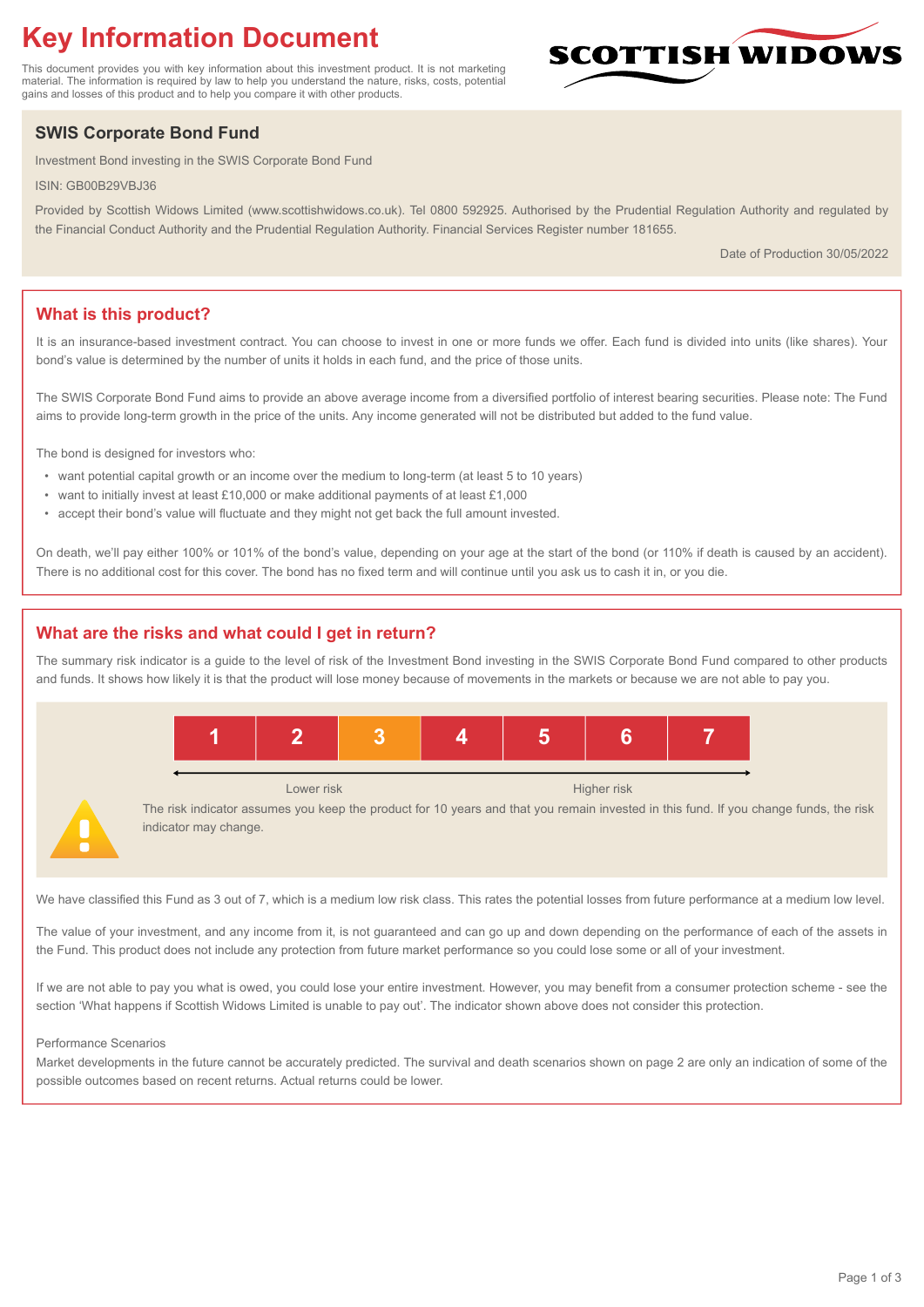

#### **What are the risks and what could I get in return? (continued)**

This table shows the money you could get back over the next 10 years, under different scenarios, assuming that you invest £10,000. The figures below assume no withdrawals are taken and do not allow for any Large Fund Bonus which may apply. The scenarios shown illustrate how your investment could perform. You can compare them with the scenarios of other products. The scenarios presented are an estimate of future performance based on evidence from the past on how the value of this investment varies, and are not an exact indicator. What you get will vary depending on how the market performs and how long you keep the investment. The stress scenario shows what you might get back in extreme market circumstances, and it does not take into account the situation where we are not able to pay you. The death scenario assumes investments perform in line with the moderate scenario.

The figures shown include all the costs of the product itself, but may not include all the costs that you pay to your adviser. The figures do not take into account your personal tax situation, which may also affect how much you get back. Before deciding to invest, you should read the Additional Information Document for more information on the risks and what you might get back. See page 2 for information on how the performance scenarios are calculated.

| <b>Investment £10,000</b> |                                                    |          |          |                                             |  |  |  |
|---------------------------|----------------------------------------------------|----------|----------|---------------------------------------------|--|--|--|
|                           |                                                    | 1 year   | 5 years  | 10 years<br>(Recommended<br>holding period) |  |  |  |
| <b>Survival Scenarios</b> |                                                    |          |          |                                             |  |  |  |
| <b>Stress scenario</b>    | What you might get back after costs<br>£5,679      |          | £7,206   | £6,241                                      |  |  |  |
|                           | $-43.21%$<br>Average return each year              |          | $-6.34%$ | $-4.60%$                                    |  |  |  |
| Unfavourable scenario     | What you might get back after costs                | £9,092   | £8,084   | £7,371                                      |  |  |  |
|                           | Average return each year                           | $-9.08%$ | $-4.17%$ | $-3.00\%$                                   |  |  |  |
| Moderate scenario         | What you might get back after costs                | £9,930   | £9,846   | £9.743                                      |  |  |  |
|                           | Average return each year                           | $-0.70%$ | $-0.31%$ | $-0.26%$                                    |  |  |  |
| Favourable scenario       | What you might get back after costs                | £10,842  | £11,990  | £12,874                                     |  |  |  |
|                           | Average return each year                           | 8.42%    | 3.70%    | 2.56%                                       |  |  |  |
| <b>Death scenarios</b>    |                                                    |          |          |                                             |  |  |  |
| Insured event             | What your beneficiaries might get back after costs | £10,029  | £9.945   | £9,840                                      |  |  |  |

#### **What happens if Scottish Widows is unable to pay out?**

Your Plan is fully covered by the Financial Services Compensation Scheme. More information about compensation arrangements is available from the Financial Services Compensation Scheme, who can be contacted on 0800 678 1100 or 0207 741 4100 or via their website at www.fscs.org.uk

# **What are the costs?**

The Reduction in Yield (RIY) shows what impact the total costs you pay will have on the investment return you might get. The total costs take into account one-off, ongoing and incidental costs. The amounts shown here are the cumulative costs of the product itself, for three different holding periods. The monetary figures shown assume you invest £10,000 and investments perform in line with the moderate scenario. The figures are estimates and may change in the future. The person selling you or advising you about this product may charge you other costs. If so, this person will provide you with information about these costs, and show you the impact that all costs will have on your investment over time.

| <b>Investment £10,000</b>       |                             |                              |                            |  |  |  |
|---------------------------------|-----------------------------|------------------------------|----------------------------|--|--|--|
| <b>Scenarios</b>                | If you cash in after 1 year | If you cash in after 5 years | If you cash in at 10 years |  |  |  |
| Total costs                     | £152                        | £548                         | £1,016                     |  |  |  |
| Impact on return (RIY) per year | 1.53%                       | 1.13%                        | 1.08%                      |  |  |  |